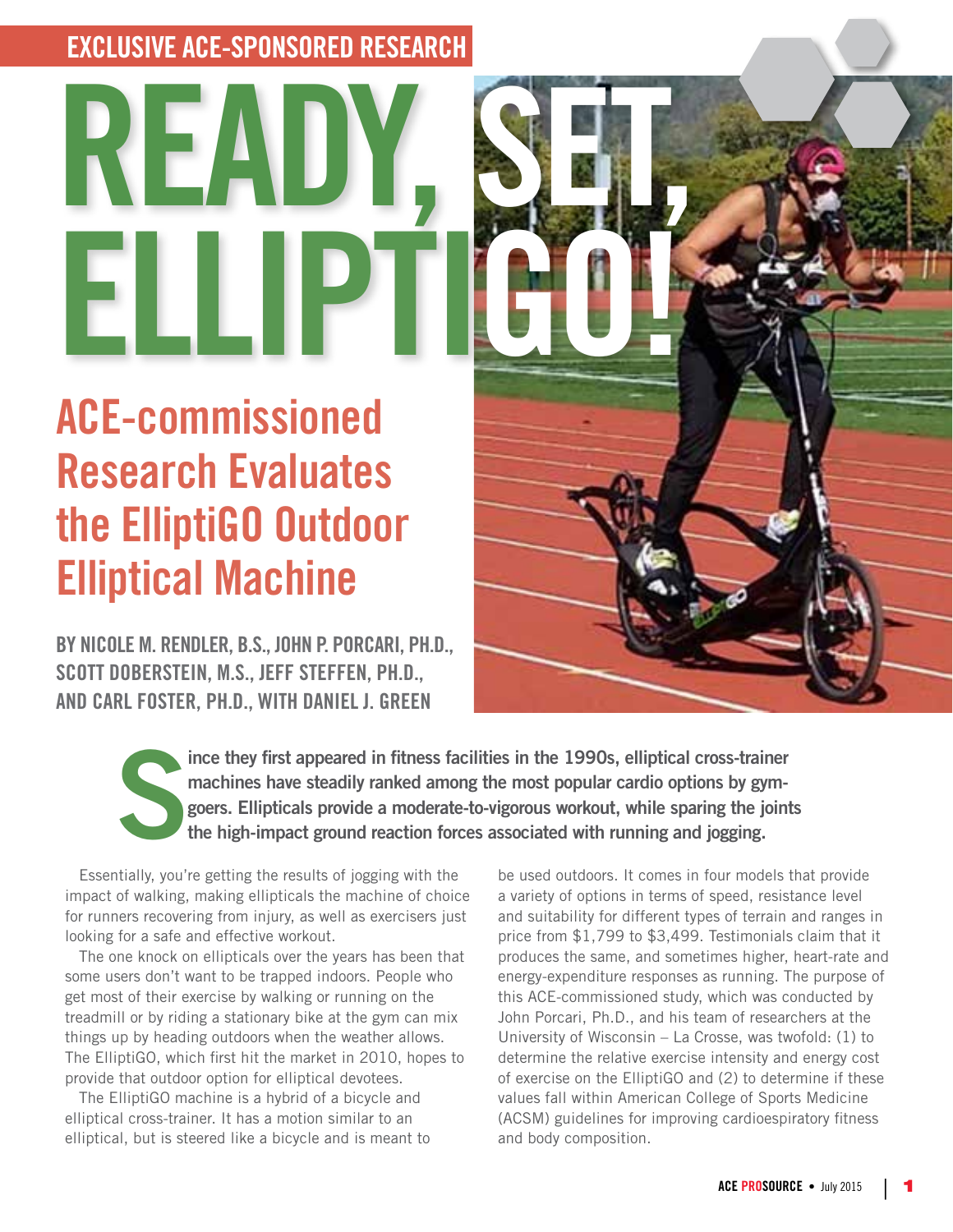#### **The Study**

Sixteen apparently healthy adults between the ages of 18 and 45 were recruited for this study. All participants had previous experience using elliptical machines, performed at least 150 minutes of aerobic activity each week and were free of any orthopedic or cardiovascular contraindications.

Each subject participated in three 15- to 20-minute practice sessions on the ElliptiGO before completing a graded maximal exercise test on a treadmill and a 30-minute exercise session on the ElliptiGO. During the graded exercise test, the research team measured expired air and metabolic responses, in addition to recording each participant's ratings of perceived

exertion (RPE) at the end of each stage of the test using the Borg 6 to 20 scale. During the 30-minute exercise session, which was only conducted after the researchers deemed the participant proficient on the machine, heart rate was recorded each minute along with  $\mathsf{\dot{V}O}_2$  as the subject exercised at a selfselected pace. Session RPE was also recorded.

#### **The Results**

Exercise responses to the ElliptiGO exercise session are presented in Table 1. As there were no significant differences in the responses of males and females (with the exception of caloric expenditure), this table presents the overall responses.

Relative heart-rate responses (%HRmax) during each

| <b>TABLE 1</b>                                            |                                     |                              |
|-----------------------------------------------------------|-------------------------------------|------------------------------|
| Responses to the 30-minute Exercise Bout on the ElliptiGO |                                     |                              |
| <b>Variable</b>                                           | ElliptiGO $X \pm SD$                | Range                        |
| HR (bpm)                                                  | $158 \pm 15.4$                      | 129-181                      |
| %HRmax (bpm)                                              | $84 \pm 7.2$                        | 66-97                        |
| VO <sub>2</sub> (mL/kg/min)                               | $35.9 \pm 6.96$                     | $24.1 - 50.7$                |
| %VO <sub>2</sub> max (mL/kg/min)                          | $75.0 \pm 9.35$                     | $39 - 92$                    |
| Kcal/min<br><b>Males</b><br>Females                       | $14.5 \pm 3.53*$<br>$11.5 \pm 1.09$ | $8.6 - 17.9$<br>$9.7 - 13.2$ |
| <b>RPE</b>                                                | $13.7 + 0.70$                       | $12 - 14.5$                  |

\*Significantly greater than females (p<0.05)

*Note: SD* = Standard deviation; HR = Heart rate; HRmax = Maximal heart rate;  $VO_2$  = Oxygen consumption;  $VO_2$  max = Maximum oxygen consumption;  $RPE = \overline{R}$ atings of perceived exertion (6 to 20 scale)

### **THE ACSM GUIDELINES**

ACSM guidelines recommend that adults engage in a minimum of 150 minutes of aerobic activity per week (ACSM, 2014). The exercise should be conducted at 64 to 94 percent of maximal heart rate or 40 to 85 percent of  $\rm \dot{V}O_{2}$ max. This can be divided up into 30-minute bouts of moderateintensity activity five days per week or 20-minute bouts of vigorous activity on three days of the week. According to a self-report study from the Centers for Disease Control and Prevention (CDC, 2014), only one in five adults are meeting these recommendations for aerobic exercise.

minute of the 30-minute exercise session on the ElliptiGO are illustrated in Figure 1. The boxed area represents the ACSM (2014) guidelines for eliciting a cardiorespiratory training benefit (64 to 94 percent of HRmax). This figure indicates that exercise intensity during each minute of the ElliptiGO session fell within the ACSM recommendations.

Relative oxygen consumption  $(\%$ VO<sub>2</sub>max) of the subjects for every minute of the 30-minute ElliptiGO exercise session are illustrated in Figure 2. Again, the box indicates the ACSM (2014) guidelines for maintaining or improving aerobic fitness (40 to 85 percent of  $\mathsf{VO}_2$ max). Participants were able to maintain exercise in this intensity range for the duration of the workout. ACSM guidelines suggest that healthy

adults work out between 64 and 94 percent of HRmax or 40 and 85 percent of  $\mathsf{vO}_{2}$ max in order to maintain and/or improve cardiorespiratory fitness. The findings of this study demonstrate that exercising at a self-selected intensity on the ElliptiGO met ACSM guidelines on both accounts. Subjects exercised at an average of 84 percent of HRmax and 75 percent of  $\sqrt[10]{\mathsf{O}_2}$ max during the 30-minute exercise session.

 The male participants in this study burned an average of 436 kcal during the 30-minute workout, while the female subjects burned an average of 356 kcal. The difference is due to the larger body mass of the male participants, who on average were about 20 pounds heavier than their female counterparts. It is important to note that these calorie numbers are above the 200 to 300 calories per session that current guidelines state are needed to manage or lose weight (ACSM, 2014).

Finally, the average RPE of 13.7 (on the 6 to 20 scale) is indicative of a "somewhat hard" intensity, which again falls within the ACSM recommendations.

#### **The Bottom Line**

It is evident that the answer to the question of whether the exercise intensity and energy cost of exercise on the ElliptiGO fall within the accepted fitness-industry guidelines for improving cardiorespiratory fitness and body composition is a resounding "yes."

But that is not the end of the story.

The first thing that both Dr. Porcari and Nicole Rendler, the lead author of this study, mentioned when discussing the experience of conducting this research was how much fun the participants had on the ElliptiGO machine. This is impressive, considering the study was conducted on a 400-meter track and not on the open road. Dr. Porcari points out that when using the machine recreationally, "you